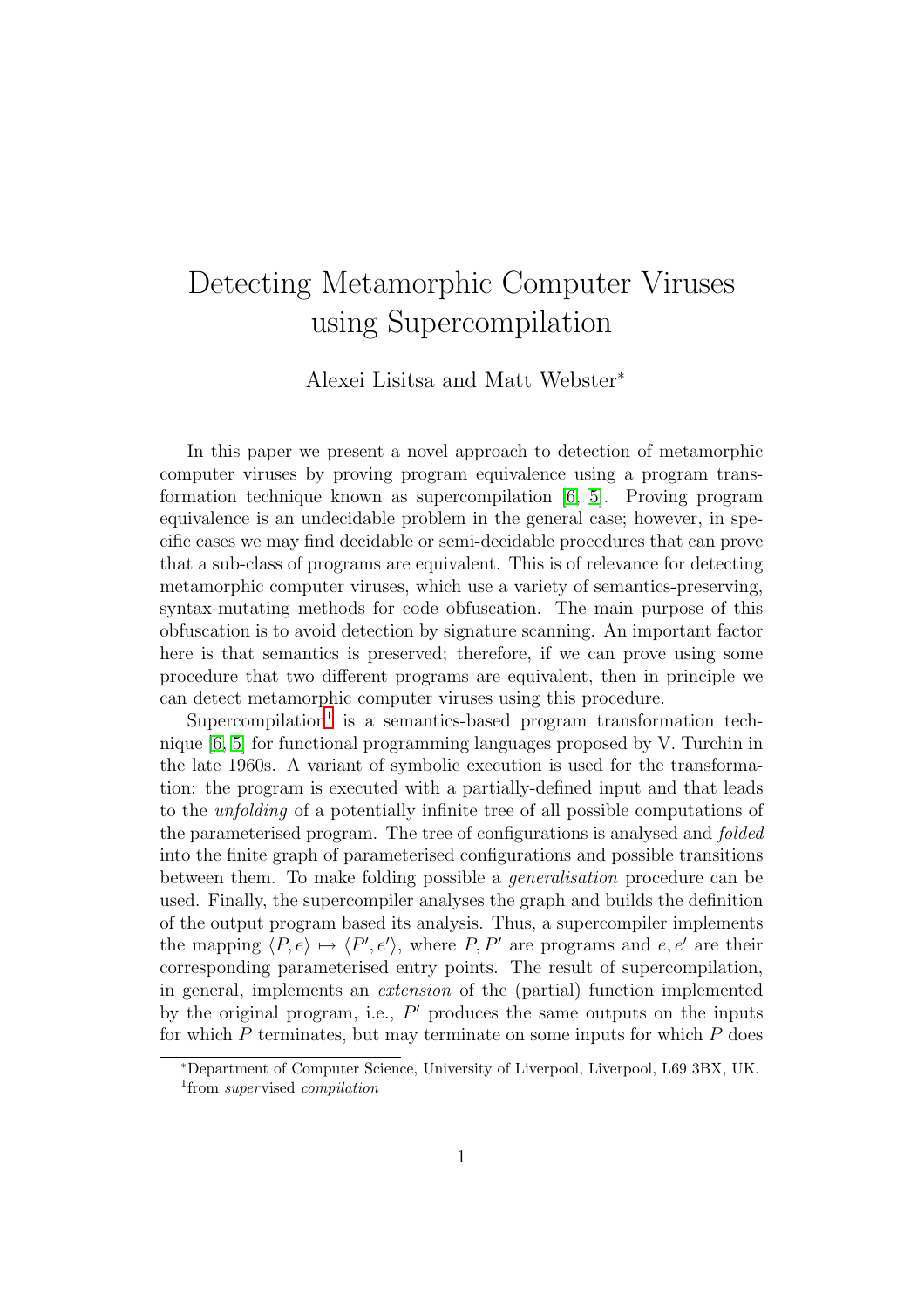not. The primary purpose of supercompilation is for specialization and optimization of programs. Supercompilation has also been used for program verification [\[3\]](#page-4-2). Development of supercompilation has been done mainly in the context of the functional programming language Refal [\[5\]](#page-4-1). SCP4 [\[4\]](#page-4-3) is currently the most advanced supercompiler for Refal.

Due to the fact that the resulting program is produced from a behavioural graph of possible computations (without referring to the original syntax), supercompilation can be seen also as a behaviour-based normalization proce-dure<sup>[2](#page-1-0)</sup>, potentially applicable for equivalence testing.

There are many methods of detecting metamorphic computer viruses in the literature. Our approach bears some similarity to the work of Webster & Malcolm [\[7\]](#page-4-4) on detection of metamorphic computer viruses using algebraic specification, in which a specification of Intel 64 was given using Maude. The two approaches are similar in that the specification of Webster & Malcolm and the interpreter here use a notion of stores in the definitions of the semantics of the Intel 64 language. The approaches differ, however, in that the algebraic specification of Webster & Malcolm is based on a formal syntax and semantics of Intel 64, and the values of various variables are queried using rewriting, whereas the semantics of Intel 64 is specified informally in our work, and the supercompiler is used to optimise the evaluation function parameterised by a specific program.

Our approach is also similar to the program rewriting/normalisation approach of Bruschi et al [\[1\]](#page-4-5), as supercompilation essentially rewrites a function corresponding to the execution of a program. Although supercompilation is not strictly a normalisation procedure, as we cannot guarantee that in all cases two equivalent programs will have the same normal form, the process resembles normalisation as two functions representing different equivalent programs may be rewritten to the same form.

## 1 Supercompilation for Detection

Supercompilation is a program transformation process that traces possible generalised histories of a program in an attempt to reduce redundancy. As we will show, we can use the supercompilation process to produce identical supercompiled versions of metamorphic code fragments that are behaviourally equivalent. This is useful for the detection of metamorphic computer viruses, which can be achieved by proving equivalence of a metamorphic computer

<span id="page-1-0"></span><sup>&</sup>lt;sup>2</sup>At the moment we suggest this reading as semi-formal. Determining precise conditions under which supercompilation would be a normalisation procedure is an interesting problem for future investigations.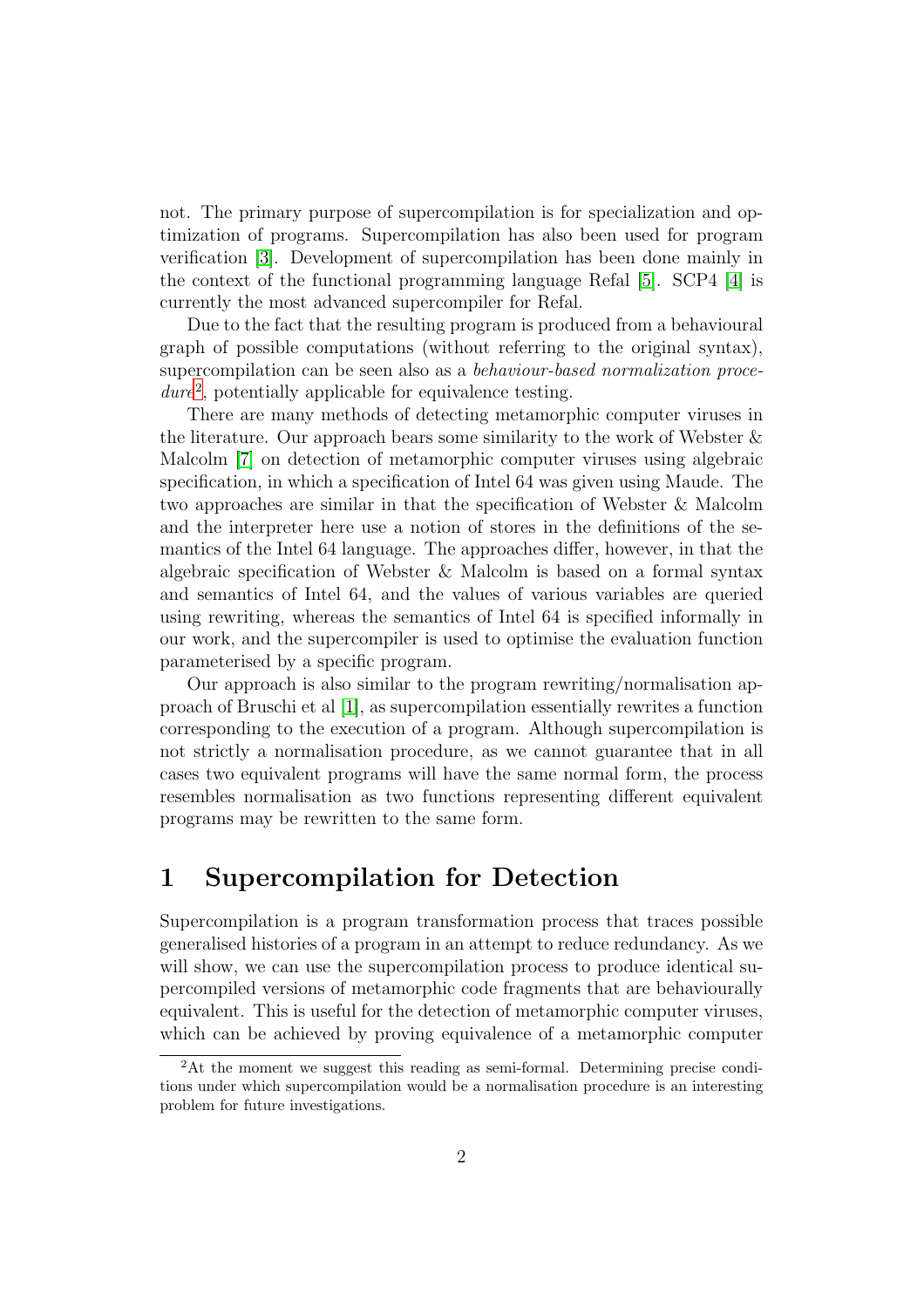virus signature to some suspect code fragment. We understand equivalence of two programs as the equality of the partial functions (mapping inputs to outputs, or inital states to the final states) implemented by those programs.

Our technique uses a supercompiler for Refal called SCP4 [\[4\]](#page-4-3). We have defined the semantics of a small subset of Intel 64 instructions using Refal. Essentially, the result is a general-purpose interpreter for the Intel 64 instructions we have defined<sup>[3](#page-2-0)</sup>. If we pass a program as a parameter to the interpreter, the result is an emulation of that Intel 64 program in Refal. We can therefore apply the supercompiler to the emulation in order to eliminate redundancy in the program. If two syntactically-different programs are supercompiled to the same form, we can conclude that the programs must be equivalent. We assume that both programs terminate on all inputs. If programs do not terminate on some inputs then equality of residual programs provides only partial evidence for equivalence on a subset of inputs.

Example. The following three programs have the overall effect of assigning the value 0 to the variable eax, 1 to the variable ebx and 0 (or "false") to the zero flag<sup>[4](#page-2-1)</sup> of the EFLAGS register:

 $p_1$  = mov eax, 0 ; mov ebx, 1 ; cmp eax, ebx  $p_2 = \text{imp 1}$ ; label 1: mov ebx, 1; mov eax, ebx; mov eax, ecx ; mov eax, 0 ; jmp 2 ; mov eax, ecx ; jmp 1 ; label 2: cmp eax, ebx  $p_3$  = mov eax, 1 ; mov ebx, 1 ; cmp eax, ebx ; je 1 ; mov eax, 5 ; label 1: mov eax, 0 ; cmp eax, ebx ; je 1 ; mov eax, 0

We can imagine  $p_1$  as part of the zeroth generation of a metamorphic computer virus, with  $p_2$  and  $p_3$  as some obfuscated forms. Program  $p_2$  inserts unconditional jumps, unreachable code and redundant code in order to obfuscate its behaviour. Program  $p_3$  uses pseudo-conditional jumps and unreachable code. All of these types of code metamorphosis are well-known, and have been observed in metamorphic computer viruses [\[2,](#page-4-6) [7\]](#page-4-4).

Applying the supercompiler to the interpreter three times, once for each program, results in the same supercompiled Refal program:

\$ENTRY Go {

<span id="page-2-0"></span><sup>3</sup>Our basic Intel 64 interpreter in Refal can be found online at [http://www.csc.liv.](http://www.csc.liv.ac.uk/~matt/pubs/refal/1/) [ac.uk/~matt/pubs/refal/1/](http://www.csc.liv.ac.uk/~matt/pubs/refal/1/).

<span id="page-2-1"></span><sup>&</sup>lt;sup>4</sup>In this basic interpreter, we have modelled the zero flag only, as it was the only flag required to implement the small instruction set used.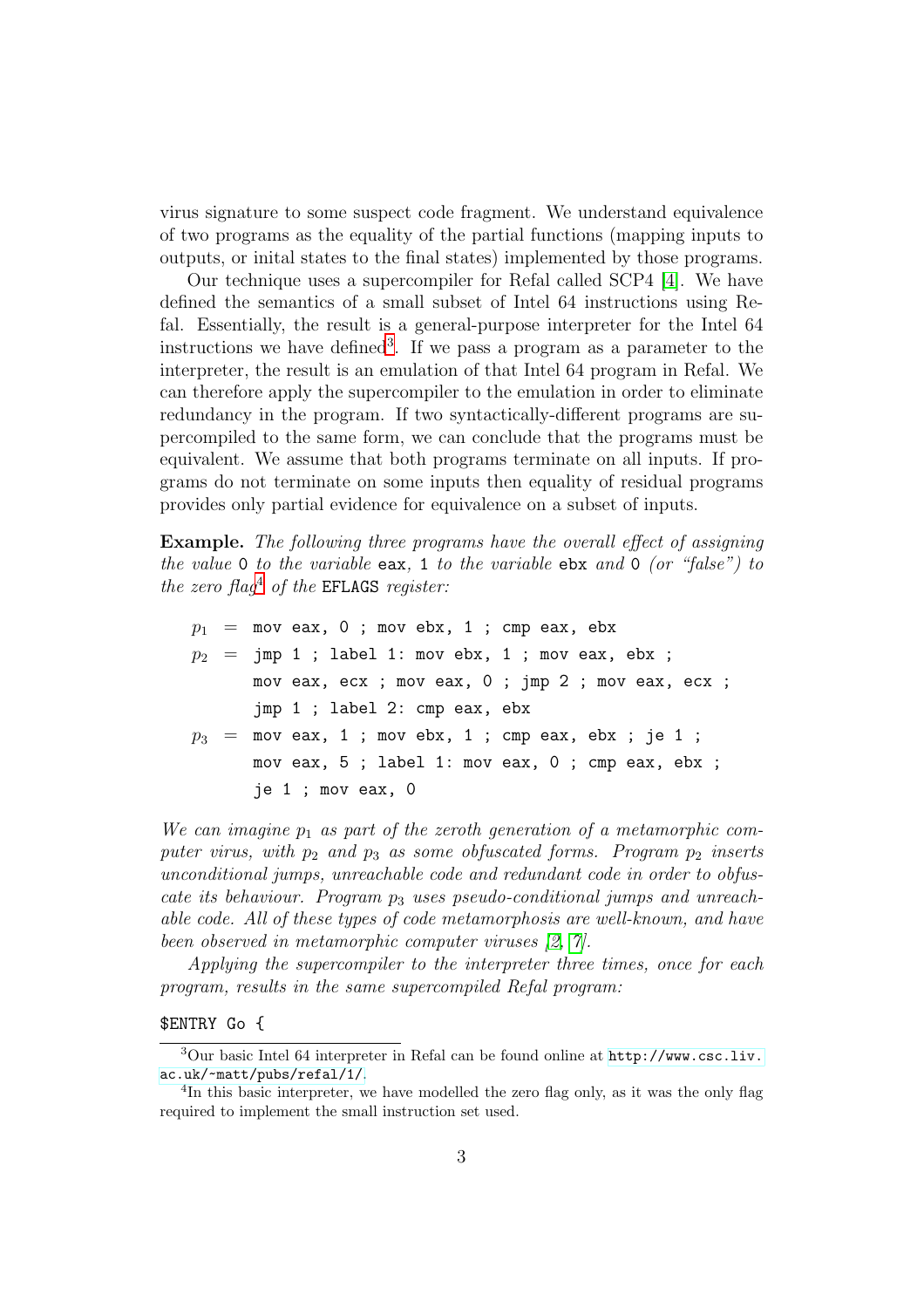$(e.101)$   $(e.102)$   $(e.103)$   $(e.104)$  =  $(eax 0)$   $(ebx 1)$ (ecx e.103 ) (Zflag 0 ) ; }

In each case, the supercompiler has optimised the interpreter, parameterised with programs  $p_1$ ,  $p_2$  and  $p_3$ , to the same Refal program, which simply assigns the values 0, 1 and 0 to the variables eax, ebx and  $Zflag$  (zero flag) respectively.

Essentially, we have translated  $p_1$ ,  $p_2$  and  $p_3$  into Refal, and the supercompiler has then shown the translated forms to be equivalent. If one of these programs was our signature, and the others were the suspect code samples, then this technique could be used to detect a metamorphic computer virus.

We can also show what happens when we present the supercompiler with another program,  $p_4$ , that is not equivalent to  $p_1$ ,  $p_2$  or  $p_3$ :

 $p_4$  = mov eax, 1 ; mov ebx, 1 ; cmp eax, ebx ; je 1 ; mov eax, 5 ; label 1: mov eax, 0 ; cmp eax, ebx ; je 1 ; mov eax, 1

In this case, the resulting supercompiled program is different to the one above:

```
$ENTRY Go {
(e.101 ) (e.102 ) (e.103 ) (e.104 ) = (eax 1 ) (ebx 1 )
(ecx e.103 ) (Zflag 0 ) ; }
```
This case would correspond to the scenario in which the suspect code is not infected with the metamorphic computer virus. The supercompiler, therefore, shows that the suspect code is non-equivalent and prevents a false positive identification.

## 2 Conclusion

We have shown how supercompilation can be used to prove equivalence of programs, which can then be used to detect metamorphic computer viruses. We based our method on a interpreter for a fragment of the Intel 64 assembly programming language written in Refal. Applying the supercompilation technique to syntactically different, but behaviourally equivalent code resulted in the same "normalised" form. This can be applied to metamorphic computer virus detection where some virus signature and some suspect code differ syntactically; supercompilation can be applied to prove equivalence and therefore match the signature to the suspect code.

In a practical setting, e.g., within an anti-virus software package, we assume that code fragments for equivalence analysis will be extracted before